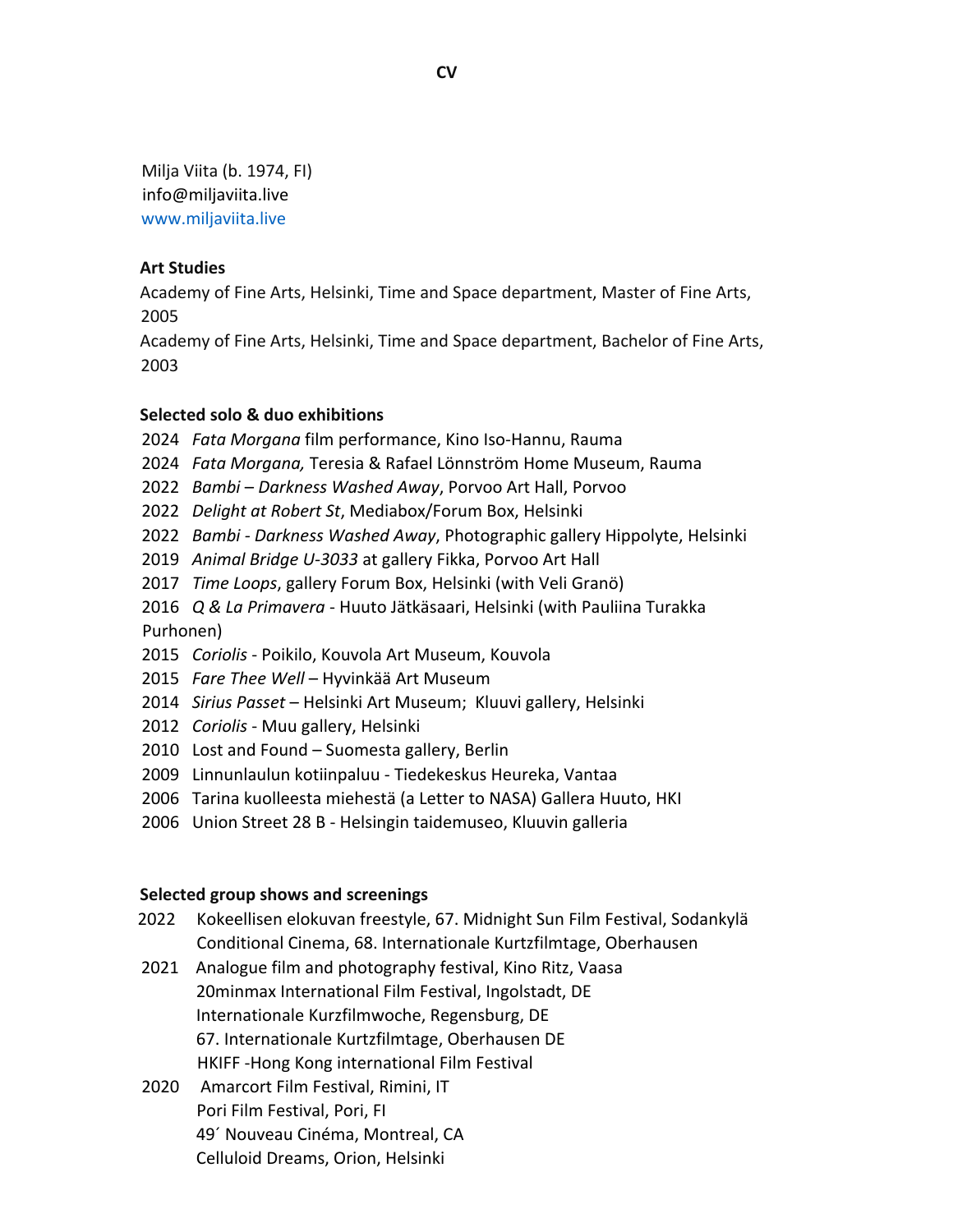- 2019 Film Farm 25years exhibition, Tiff Bell Lightbox gallery, Toronto, CA 61. Nordischen Filmtagen Lübeck Ji-hlava International Documentary Film Festival Love&Anarchy , HIFF, Helsinki HotDocs, Canadian International Documentary Festival 49. Tampere Film Festival
- 2018 Rex Fest in Amos Rex, Helsinki Seven sisters, Voronja gallery, Varnja, EE 48. Tampere Film Festival, AVEK 40
- 2017 Signes de Nuit, Paris, FR VideoEx, Zürich, CH Animated Spirits New York, USA European Media Art Festival, Osnabrueck, DE Videoformes festival, Clemont-Ferrand, FR Tricky Women Festival, Vienna, AT DocPoint, Helsinki documentary film festival Minimalen Short Film Festival, Trondheim, NO

#### **Awards**

2021 Fata Morgana, 6. Contemporary Art Project, Lönnström Art Museum, Rauma 2019 Risto Jarva award for Animal Bridge U-3033 2011 Split Film festival; Special Award for Monster Attack 2009 Return of Bidsong, Media art award 1. price, Muu ry & Siemenpuu foundation

### **Works in collections**

Contemporary art museum Kiasma Finnish Art Society Siemenpuu Foundation

#### **Residencies**

2023 Cité Internationale des Arts & L´Abominable, Paris 2022 Serlachius Residency, Mänttä, FI 2019 Liaison of Independent Filmmakers of Toronto / LIFT 2018 Casa Finlandese, Grassina, Italy 2018 Film Farm, Mount Forest, Ontario, Canada 2013 Åland Archipelago Guest Artist Residence in Kökar, Åland 2011 Villa Karo, Grand-Popo, Benin, West Africa 2010 Suomesta, Berlin 2009 North Karelian Arts Council, Kochi, Kerala, India 2009 A Rocha, Watamu, Kenya 2008 Villa Karo, Grand Popo, Benin, West Africa 2007 Circolo Scandinavo, Rome, Italy